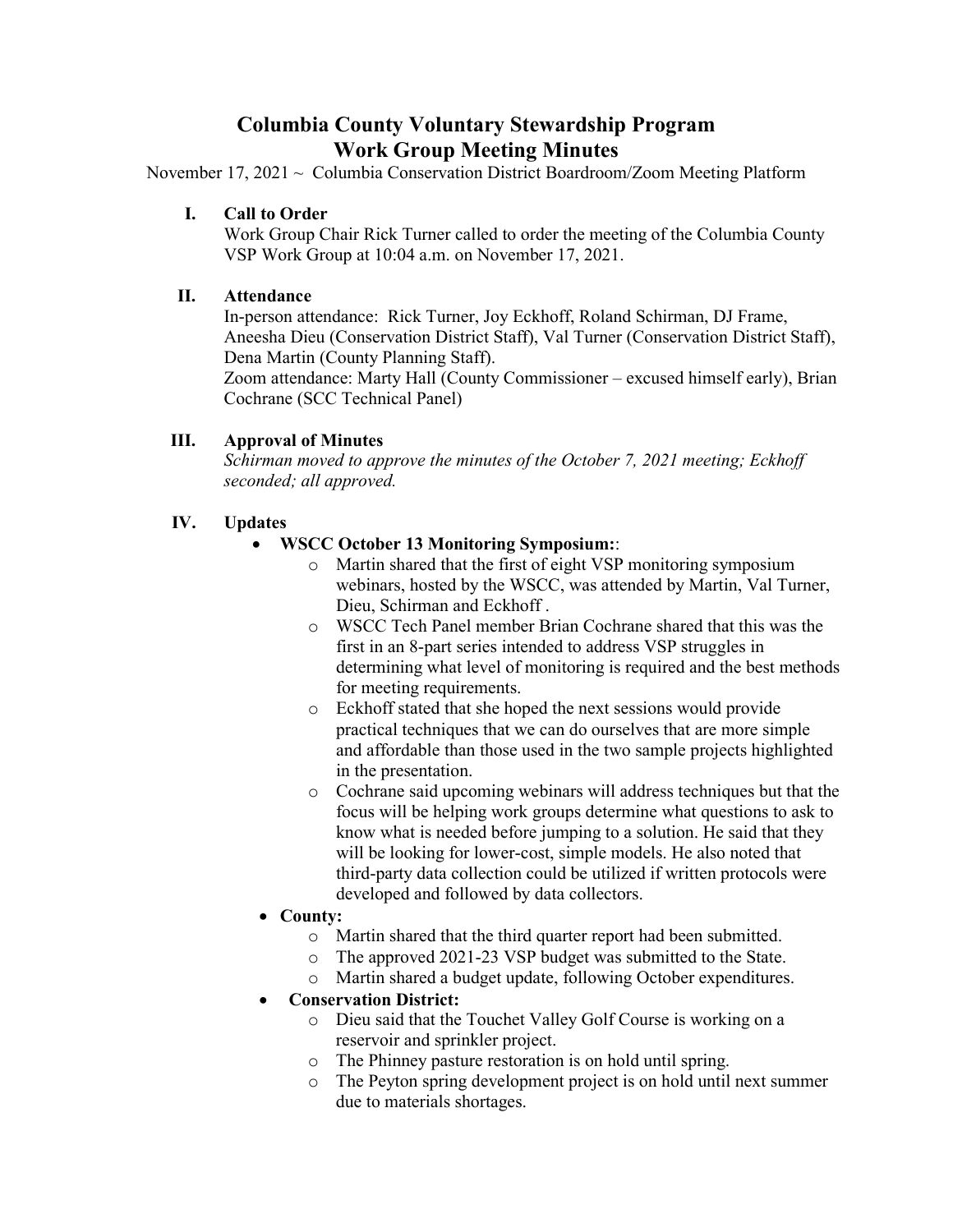- o Dieu shared photos of the Archer pump site restoration project which has just been completed and provided an update on the project.
- o She requested that members put in a "good word" about nutrient management as more projects will help with data collection.

#### **V. Discussion Items**

#### • **Discuss Work Group Guidelines**

- o Because there are no official Bylaws or Rules and Procedures for the Work Group, Martin asked the group to consider developing a set that would specifically address, at minimum:
	- Work Group membership requirements
	- How members apply and are approved
	- Positions and terms
	- o Meeting attendees discussed relevant issues including:
		- Whether or not to require any specific experience or education from work group members
		- Whether or not to limit or set a work group size (number of seats)
		- The importance of having a balance between ag and environmental interests represented
		- Tenures
		- Areas of potential liability
	- o Martin/Val Turner will talk with Bill Eller and review RCWs to see what other work groups are doing, solicit recommended strategies, and become familiar with state requirements.
	- o Martin/Val Turner will use information received to develop a rough draft as a starting point for work group review at the February meeting.

# • **Review State Tech Panel Comments regarding the 5-Year Report**

- o The work group read through and discussed tech panel comments from Brian Cochrane.
- o Cochrane said that a main concern is ensuring that there is supporting documentation to support conclusions and that the results are derived from robust samples that are better than random.
- o Schirman commented that he is proud of the local mindset toward voluntary stewardship of natural resources but is unsure of how to document and monitor this in order to satisfy funders.
- o Turner mentioned possible upcoming requirements from the Dept. of Ecology regarding clean water standards and asked about the possibility of taking a proactive approach and sampling water regularly from multiple selected locations.
- o Cochrane concurred saying the goal of VSP is to monitor, identify problems and areas that need attention, and address them voluntarily.
- o Dieu will connect with Levi Keeseker to develop a water sampling plan for future work group approval.